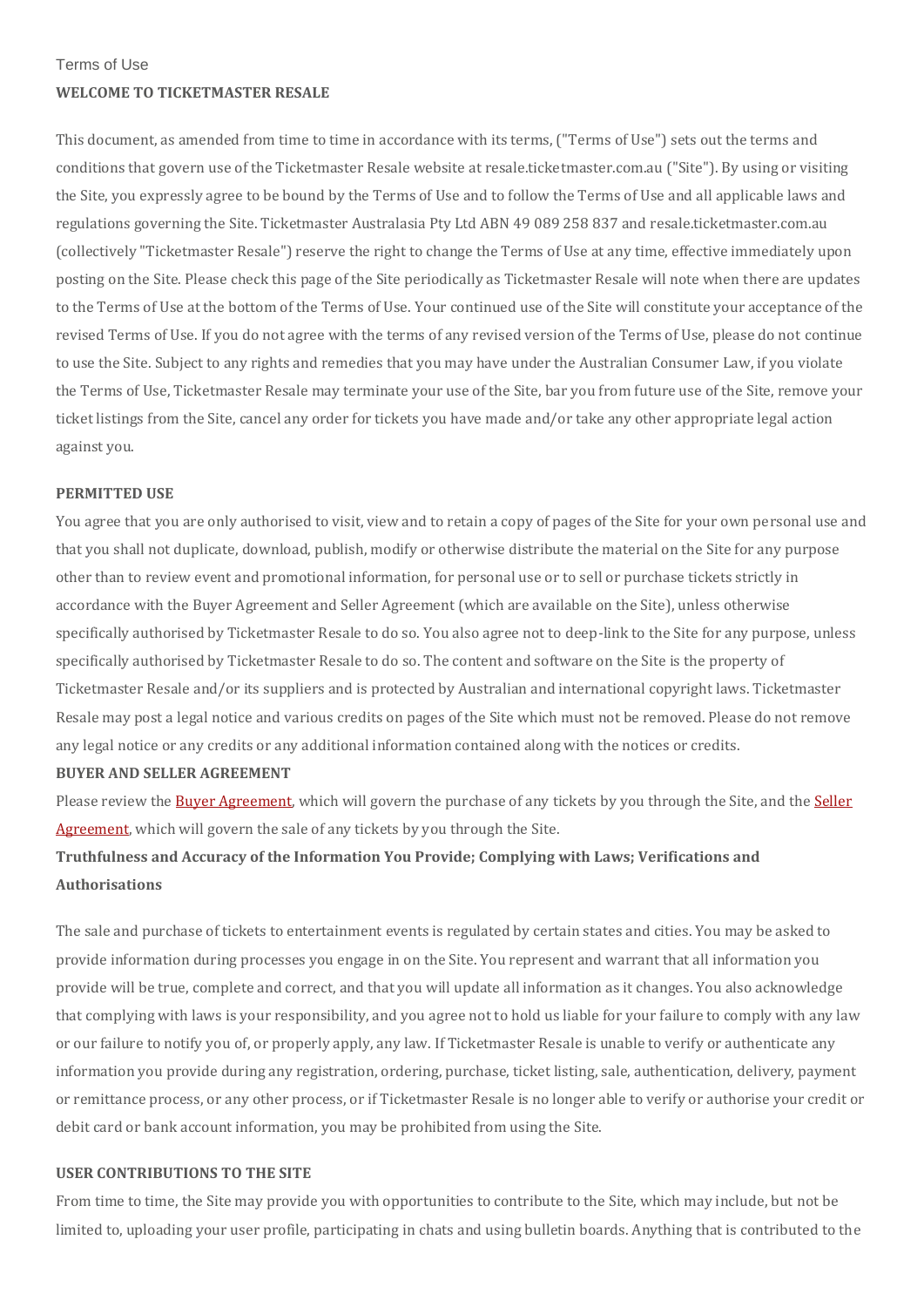Site by you or other Site users will be referred to in the Terms of Use as "User Content". Ticketmaster Resale is not liable or responsible for any User Content. The contributions of third parties do not necessarily represent the view or opinions of Ticketmaster Resale. Ticketmaster Resale cannot preview User Content before it appears. Users can be held liable for any illegal or prohibited User Content they provide to the Site, including, among other things, infringing, defamatory or offensive materials. If you discover this kind of material on the Site, please notify us at resale.service@ticketmaster.com.au and Ticketmaster Resale will investigate your claim and may then take the actions deemed appropriate.

## **LINKS AND SEARCH RESULTS**

The Site may automatically produce search results that reference or link to third party sites throughout the World Wide Web. Ticketmaster Resale has no control over these sites or the content within them. Ticketmaster Resale cannot guarantee, represent or warrant that the content contained in these sites is accurate, legal and/or inoffensive. Ticketmaster Resale does not endorse the content of any third party site, nor do Ticketmaster Resale warrant that the site will not contain viruses or otherwise impact your computer. By using the Site to search for or link to another site, you agree and understand that you may not make any claim against Ticketmaster Resale for any damages or losses, whatsoever, resulting from your use of the Site to obtain search results or to link to another site. If you have a problem with a link from the Site, please notify us at resale.service@ticketmaster.com.au and Ticketmaster Resale will investigate your claim and take any actions Ticketmaster Resale deems appropriate in our sole discretion.

## **PROHIBITED CONTENT**

The following is a partial list of the kind of User Content which is illegal or prohibited on the Site, being User Content that:

- is patently offensive to the online community, such as User Content that promotes racism, bigotry, hatred or physical harm of any kind against any group or individual;
- could be harmful to minors;
- harasses or advocates harassment of another person;
- involves the transmission of "junk mail", "chain letters" or unsolicited mass mailing or "spamming";
- promotes information that is known to be false, misleading or promotes illegal activities or conduct that is abusive, threatening, obscene, defamatory or libelous;
- promotes an illegal or unauthorised copy of another person's copyrighted work, such as providing pirated computer programs or links to them, providing information to circumvent manufacture-installed copy-protect devices or providing pirated music or links to pirated music files;
- contains restricted or password only access pages or hidden pages or images (those not linked to or from another accessible page);
- displays pornographic or sexually explicit material of any kind;
- provides material that exploits people under the age of 18 in a sexual or violent manner or solicits personal information from anyone under 18;
- provides instructional information about illegal activities such as making or buying illegal weapons, violating someone's privacy or providing or creating computer viruses;
- solicits passwords or personal identifying information for commercial or unlawful purposes from other users; and
- is the carrying out, or promotion, of commercial activities without our prior written consent, such as contests,

sweepstakes, barter, advertising and pyramid schemes.

## **OFFLINE CONDUCT**

Although Ticketmaster Resale cannot monitor the conduct of users off the Site, it is also a violation of the Terms of Use to use any information obtained from the Site in order to harass, abuse or harm another person, or in order to contact, advertise to, solicit or sell to any Site user without their prior explicit consent.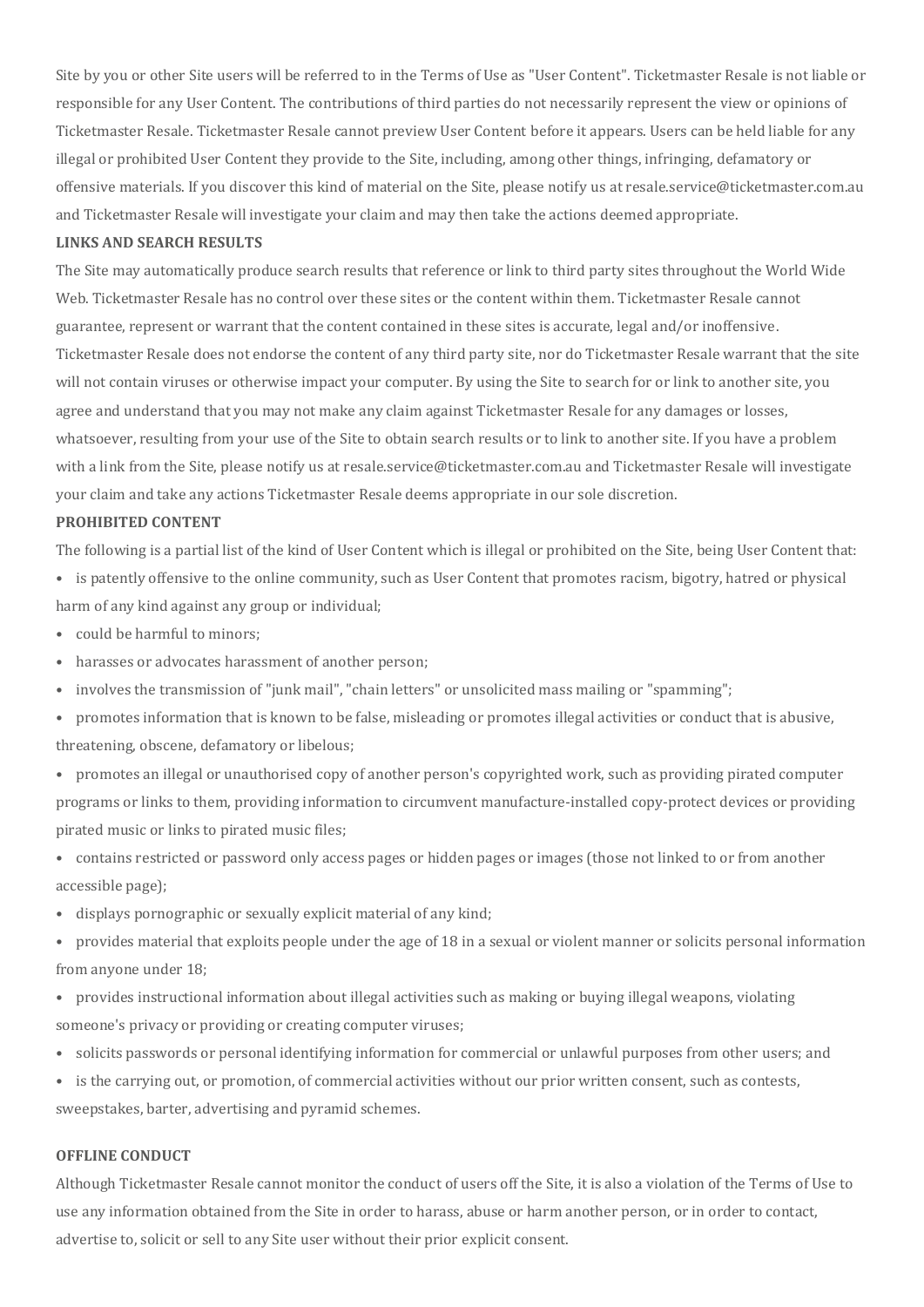#### **COMMERCIAL USE**

No bulletin board, chat or other areas of the Site may be used by you for any commercial purposes such as to conduct sales of tickets, merchandise or services of any kind, except for the "Buy tickets" and the "Sell tickets" areas of the Site which may be used to buy and sell tickets strictly in accordance with the Buyer Agreement and Seller Agreement. You must obtain our prior written consent to make commercial offers of any kind (other than the offer to sell tickets strictly in accordance with the Seller Agreement), whether by advertising, solicitations, links or any other form of communication. Without limiting the foregoing, you must not use the Site to link to other sites for the purpose of selling tickets of any kind. Ticketmaster Resale reserve the right to block access to the Site or Ticketmaster Resale's other services, remove any ticket listing on the Site or cancel a ticket order made through the Site with respect to any person believed to be, or believed to be acting in concert with any person who is believed to be, violating the law or the Terms of Use or Ticketmaster Resale's rights or utilising automated means to process or place ticket orders. Violating any limitations or terms on the Site will be deemed to be a violation of the Terms of Use.

## **ACCESS AND INTERFERENCE**

You agree that you will not use any robot, spider or other automatic device, process or means to access the Site. Nor shall you use any manual process to monitor or copy pages of the Site or the content contained thereon or for any other unauthorised purpose without our prior expressed written permission. You agree that you will not use any device, software or routine that interferes with the proper working of the Site nor shall you attempt to interfere with the proper working of the Site. You agree that you will not take any action that imposes an unreasonable or disproportionately large load on our infrastructure. You agree that you will not access, reload or "refresh" transactional event or ticket listing pages, or make any other request to transactional servers, more than once during any three second interval. You agree that you will not copy, reproduce, alter, modify, create derivative works or publicly display any content (except for your own personal, non-commercial use) from the Site without the prior expressed written permission of Ticketmaster Resale. **UNAUTHORIZED USE OF THE SITE**

Any illegal or unauthorised use of the Site shall constitute a violation of the Terms of Use. You do not have permission to access the Site in any way that violates, or in the course of violating, the Terms of Use. Illegal or unauthorised use of the Site includes, but is not limited to, using the site to facilitate illegal ticket sales, unauthorised framing of or linking to the Site or unauthorised use of any robot, spider or other automated process on the Site. It shall also be a violation of the Terms of Use for any individual (or group of individuals acting in concert) to request more than 1000 pages of the Site in any twenty-four hour period (hereafter referred to as "Abusive Use").

**SUSPECTED VIOLATION OF THE TERMS OF USE OR LAW; EQUITABLE RELEIF, AND LIQUIDATED DAMAGES** Violations of the Terms of Use, including unauthorised use of the Site, may be investigated and appropriate legal action may be taken by Ticketmaster Resale, including (without limitation) civil, criminal and injunctive redress. Subject to any rights and remedies you may have under the Australian Consumer Law, you acknowledge and agree that in Ticketmaster Resale's sole discretion, and without prior notice, Ticketmaster Resale may terminate your access to the Site, cancel any ticket order you have made, remove your ticket listings, remove any unauthorised User Content or exercise any other remedy available, if Ticketmaster Resale believes that your conduct or the conduct of any person with whom Ticketmaster Resale believes you act in concert, or the User Content you provide, or the sale of any tickets listed by you on the Site, violates or is inconsistent with the Terms of Use or the law, or violates the rights of Ticketmaster Resale, a client of Ticketmaster Resale or another user of the Site. You agree that monetary damages may not provide a sufficient remedy to Ticketmaster Resale for violations of the Terms of Use and you consent to injunctive or other equitable relief for such violations. You agree that Abusive Use of the Site, as defined above, causes damage and harm to Ticketmaster Resale in the form of, among other things, impaired goodwill, lost fees and increased expenses associated with responding to Abusive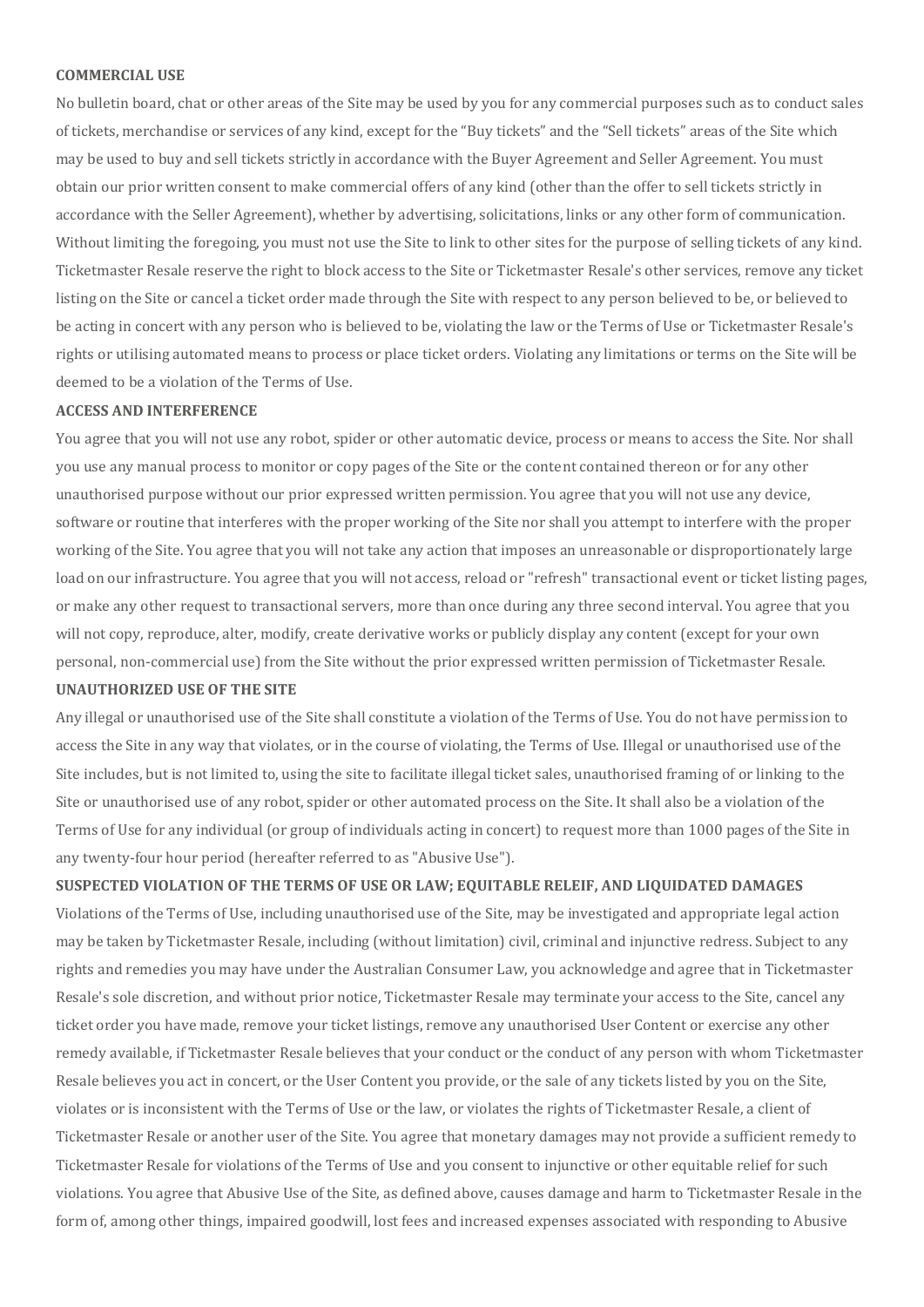Use of the Site. Accordingly you agree that liquidated damages are warranted for Abusive Use and if you, or others acting in concert with you, alone or collectively request more than 1000 pages of the Site in any twenty-four hour period, you, and those acting in concert with you, will be jointly and severally liable for liquidated damages in the amount of ten dollars (\$10.00) per page request each time that a page request is made after that first 1000 during that twenty-four hour period. To the fullest extent permitted by law (including, without limitation, the Australian Consumer Law), Ticketmaster Resale is not required to provide any refund to you if it exercises any of its rights or remedies because you have violated the Terms of Use or any of Ticketmaster Resale's rights. For more information about how Ticketmaster Resale handles copyright infringements on the Site, please see our Copyright Policy. Additionally, Ticketmaster Resale reserve the right, in our sole discretion, to modify, suspend or discontinue any part of the Site at any time, with or without notice to you. Ticketmaster Resale also reserve the right, in our sole discretion, to impose limits on certain features and services and to restrict access to any part or to all of the Site without notice to you. To the fullest extent permitted by law (including, without limitation, the Australian Consumer Law), Ticketmaster Resale shall not be liable to you or any third party for any claim or cause of action arising out of our exercise of the foregoing rights.

# **COPYRIGHT POLICY**

Ticketmaster Resale may terminate the privileges of any user who uses the Site to unlawfully transmit copyrighted material without a license, express consent, valid defence or fair use exemption to do so. In particular, users who submit User Content to the Site, whether articles, images, stories, software or other copyrightable material must ensure that the User Content they upload does not infringe the copyrights or other rights of third parties (including, but not limited, to trademark, trade secret, privacy or publicity rights). After proper notification by the copyright holder or it agent to us, and confirmation through court order or admission by the user that they have used the Site as an instrument of unlawful infringement, Ticketmaster Resale will terminate the infringing users' rights to use and/or access to the Site. Ticketmaster Resale may, also in our sole discretion, decide to terminate a user's rights to use or access the Site prior to that time if Ticketmaster Resale believe that an alleged infringement has occurred.

## **DISCLAIMERS**

Ticketmaster Resale does not promise that the Site will be error-free, uninterrupted or that it will provide specific results from use of the Site or any content, search or link on it. The Site and its content are delivered on an "as is" and "asavailable" basis. Ticketmaster Resale cannot ensure that files you download from the Site will be free of viruses or contamination or destructive features. To the fullest extent permitted by law (including, without limitation, the Australian Consumer Law), Ticketmaster Resale disclaims all warranties, express or implied, including also any implied warranties or merchantability and fitness for a particular purpose.

# **LIMITATION ON LIABILITY AND INDEMNIFICATION**

Nothing in this section (Limitation on Liability) is in anyway intended to exclude or limit, or excludes or limits (i) any liability these Terms of Use, the Buyer Agreement or the Seller Agreement expressly provides that Ticketmaster Resale has to you or (ii) any liability that cannot otherwise be excluded or limited under any law (including, without limitation, any liability that may not be excluded or limited under the provisions of the Competition and Consumer Act 2010 and the Australian Consumer Law set out in Schedule 2 of that Act or in respect of any Consumer Guarantee set out in the Australian Consumer Law).

Save as set out above, Ticketmaster Resale will not be liable to you for any damages of any kind arising from the use of the Site, including (without limitation) direct, indirect, incidental, special, punitive and consequential damages or for lost profits, revenues or business opportunities or loss of enjoyment or opportunity, even if Ticketmaster Resale has been advised of the possibility of such damages. Ticketmaster Resale disclaims any and all liability for the acts, omissions and conduct of any third party users, Ticketmaster Resale users, advertisers and/or sponsors on the Site, in connection with